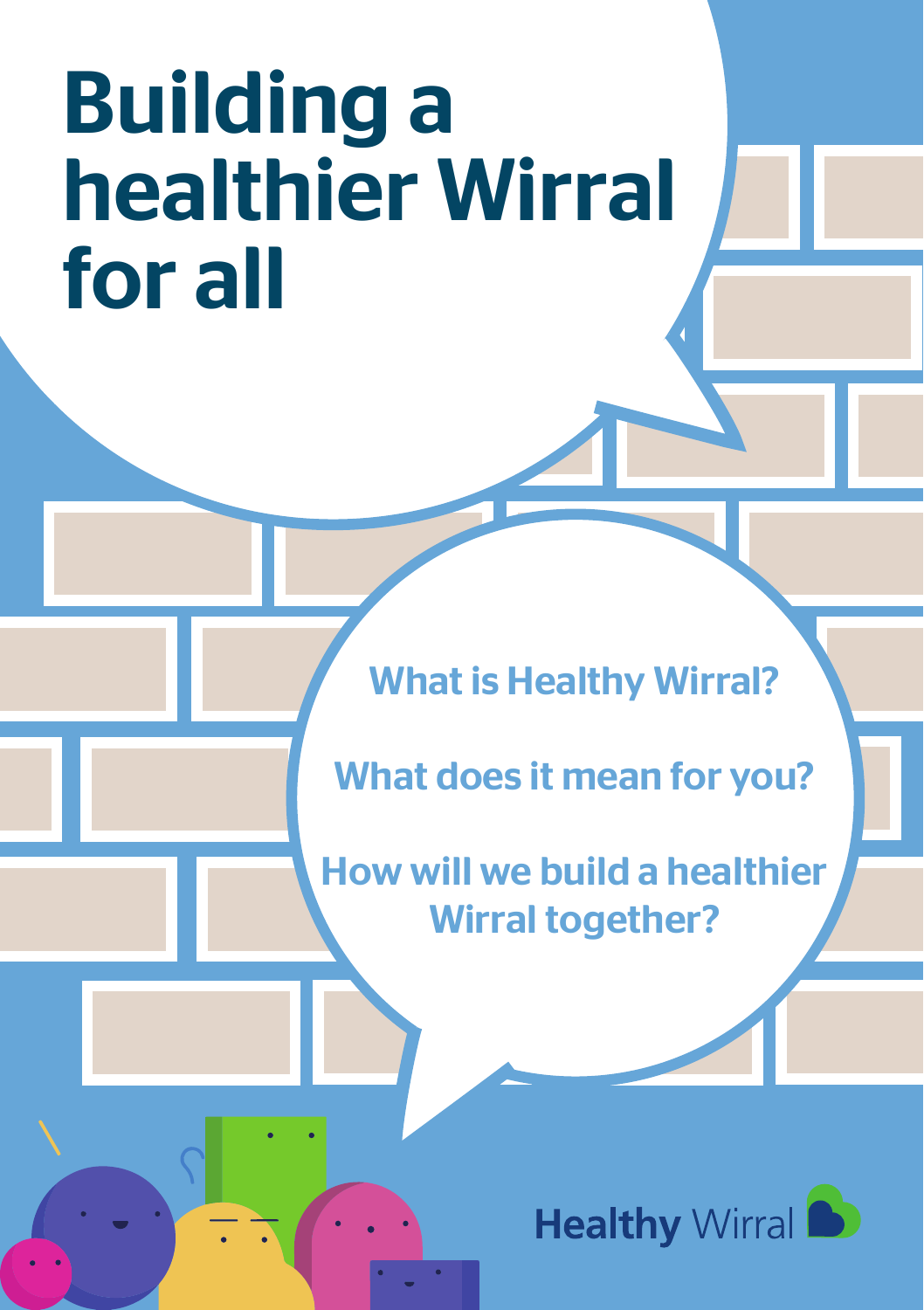We know that people across the country place a very high value on the NHS and are protective of the services it provides. The way in which healthcare is delivered in the 21st century is very different to when the NHS was established in 1947 and the NHS is now facing increasing challenges.

In response to rising pressures, the NHS has published it's Long Term Plan which places greater emphasis on closer working between health and social care. There will be more health and care staff working as teams and also greater use of digital technology helping people to stay healthy and preventing people becoming unwell.

### What does this mean for Wirral?

Wirral will receive some extra money but there are the things we must do to make our local health and care system work better and to be sustainable. Wirral has some significant challenges including:

- An already difficult financial position we cannot keep spending more money than we receive
- More people are waiting longer to get the care and treatment they need
- Wirral has an older population compared with the rest of England, which requires extra resources
- People in West Wirral may live 10 years longer compared to those in other parts of the borough.

We also know that many people do not get the 'joined up' health and care they need because parts of our services are provided by different organisations, often resulting in delays and putting extra pressure on our already stretched local services.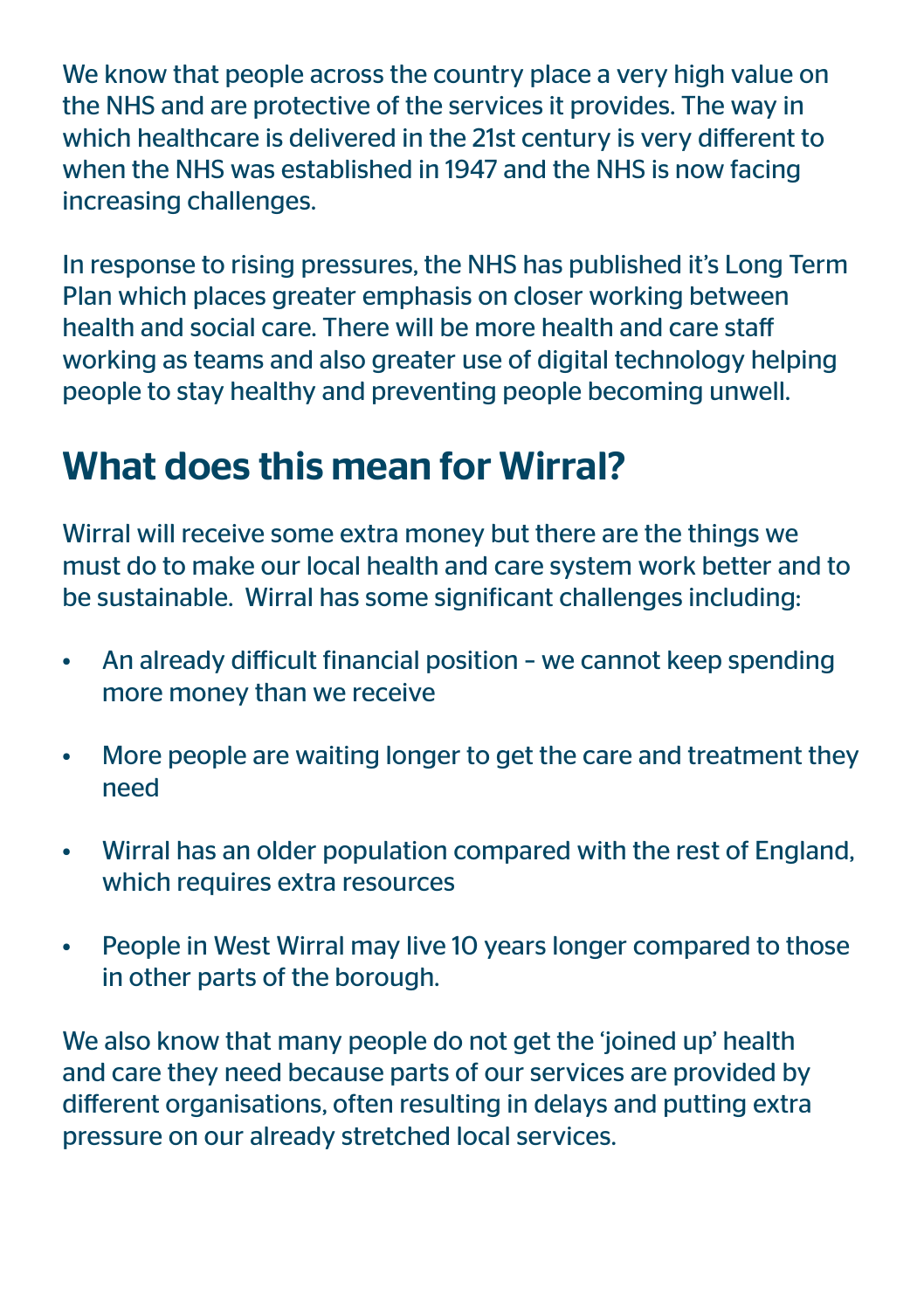## Healthy Wirral, what does it mean for you?

Our aim is to help people stay healthy for longer in their neighbourhoods, with the support that will be more readily available in their wider communities. Over time, people will see a much more 'joined up' approach from their local NHS and other organisations, this is especially important to those who are living with long term conditions.

We also want to understand the wider reasons why some people lead healthier lives than others. Our partnership with Wirral Council ensures that things such as housing, education and local environments are considered.

We have developed a Healthy Wirral Plan for the next 5 years and this details our priorities. It's important that we engage the people of Wirral; including helping everyone to understand the plan and that changes will not happen immediately but over time.

More services will be organised locally and people will be supported by a whole range of professionals, such as Social Prescribers and Physician Assistants. This also means that we will be working more closely with voluntary organisations and groups.

The Healthy Wirral Partners are committed to engaging the people of Wirral as we move forward with our plans. There will be lots of opportunities to give your views and get involved in shaping your local health and care services. This is just the start of us talking to you about our plans as we work together to build a healthier Wirral for us all.

Your Voice is important so please leave your comments overleaf or you can complete at www.healthwatchwirral.co.uk

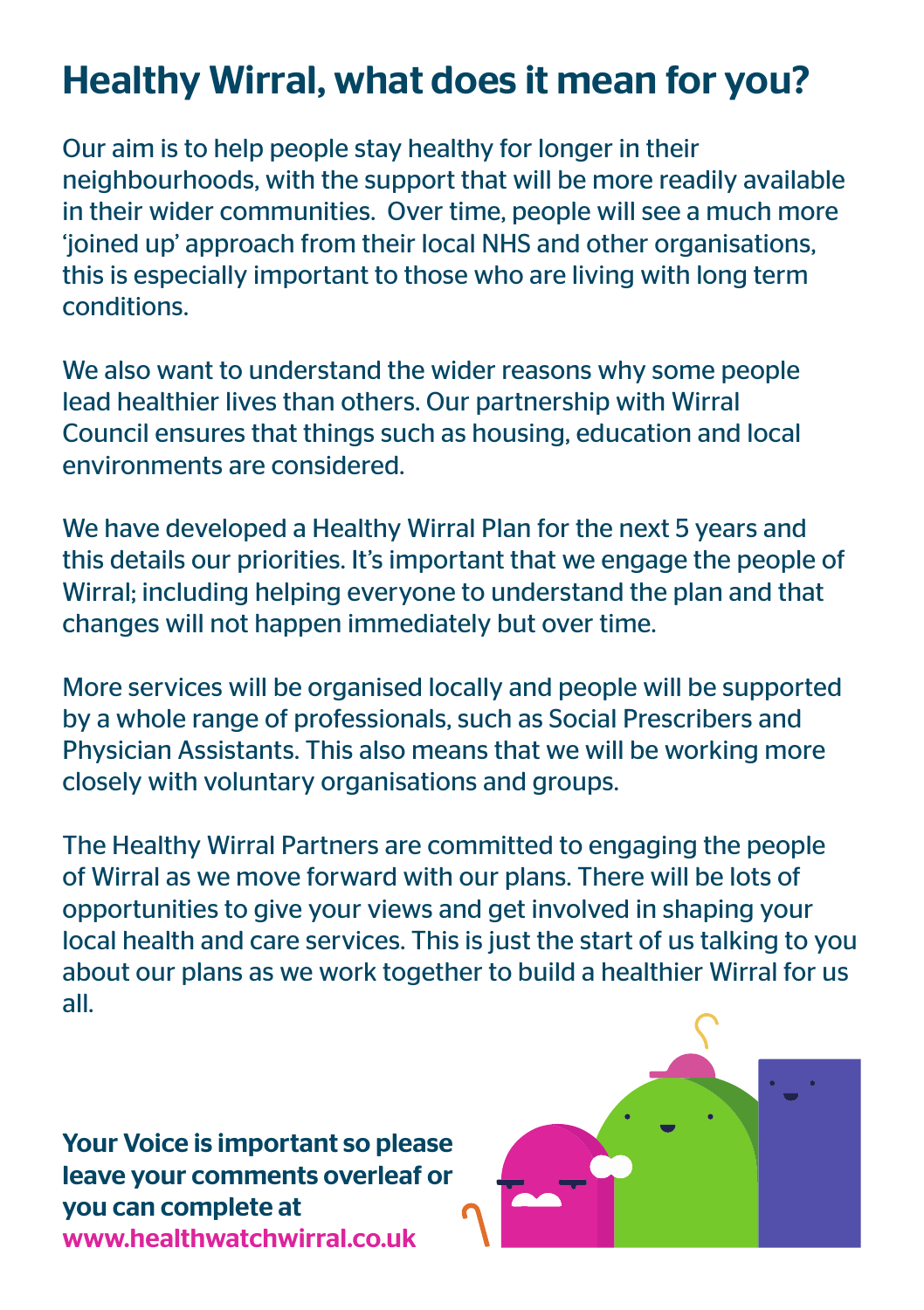## So how will we do this?

Your local NHS organisations, along with Wirral Council, have formed the Healthy Wirral Partnership and will be working with our front line staff and the public to make our local health and care services better and sustainable.

We also want to change the way in which we organise services around you. At the moment we plan services for Wirral as a whole and, when possible, we want to make services more tailored to the needs of local communities. We call this 'Place Based Care'.

The Healthy Wirral Roadshow October 2019 We'll be out on the road, gathering yours thoughts and opinions on the following dates

| <b>Mon 21st</b>                                 | Tue 22nd                                              | <b>Wed 23rd</b>                                     | Thur 24th                                          | Fri 25th                            |
|-------------------------------------------------|-------------------------------------------------------|-----------------------------------------------------|----------------------------------------------------|-------------------------------------|
|                                                 |                                                       | <b>Tesco</b><br><b>Heswall</b>                      |                                                    | <b>Tesco</b><br><b>Bidston Moss</b> |
| <b>Victoria Central</b><br><b>Health Centre</b> | <b>Morrisons</b><br><b>West Kirby</b><br>9am - 4:30pm | 9am - 12:30pm                                       | <b>Croft Retail</b><br><b>Park</b><br>9am - 4:30pm | 9am - 12:30pm                       |
| 9am - 4:30pm                                    |                                                       | <b>Birkenhead</b><br><b>Park</b><br><b>Pavilion</b> |                                                    | <b>B&amp;O</b>                      |
|                                                 |                                                       | $1pm - 4:30pm$                                      |                                                    | $1pm - 4:30pm$                      |

You can find out more about Healthy Wirral by visiting www.wirralccg.nhs.uk/healthy-wirral

0151 230 8957 | info@healthwatchwirral.co.uk www.healthwatchwirral.co.uk



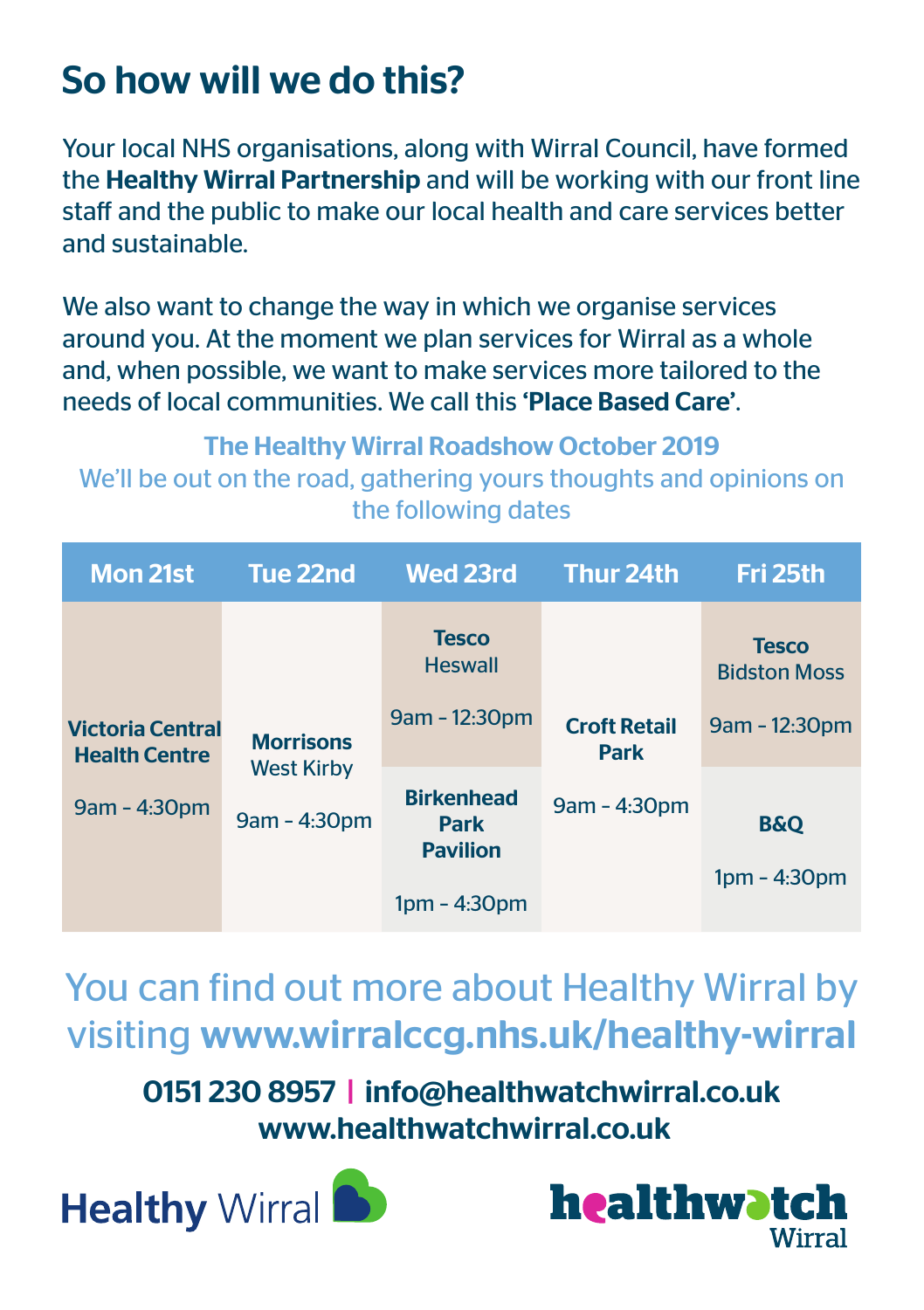#### We all have a role to play in helping to build a 'Healthy Wirral'. What can you tell us about:-

Your local community and voluntary groups and how people can benefit from them?

#### The services that are available to help you lead a healthy and active lifestyle?